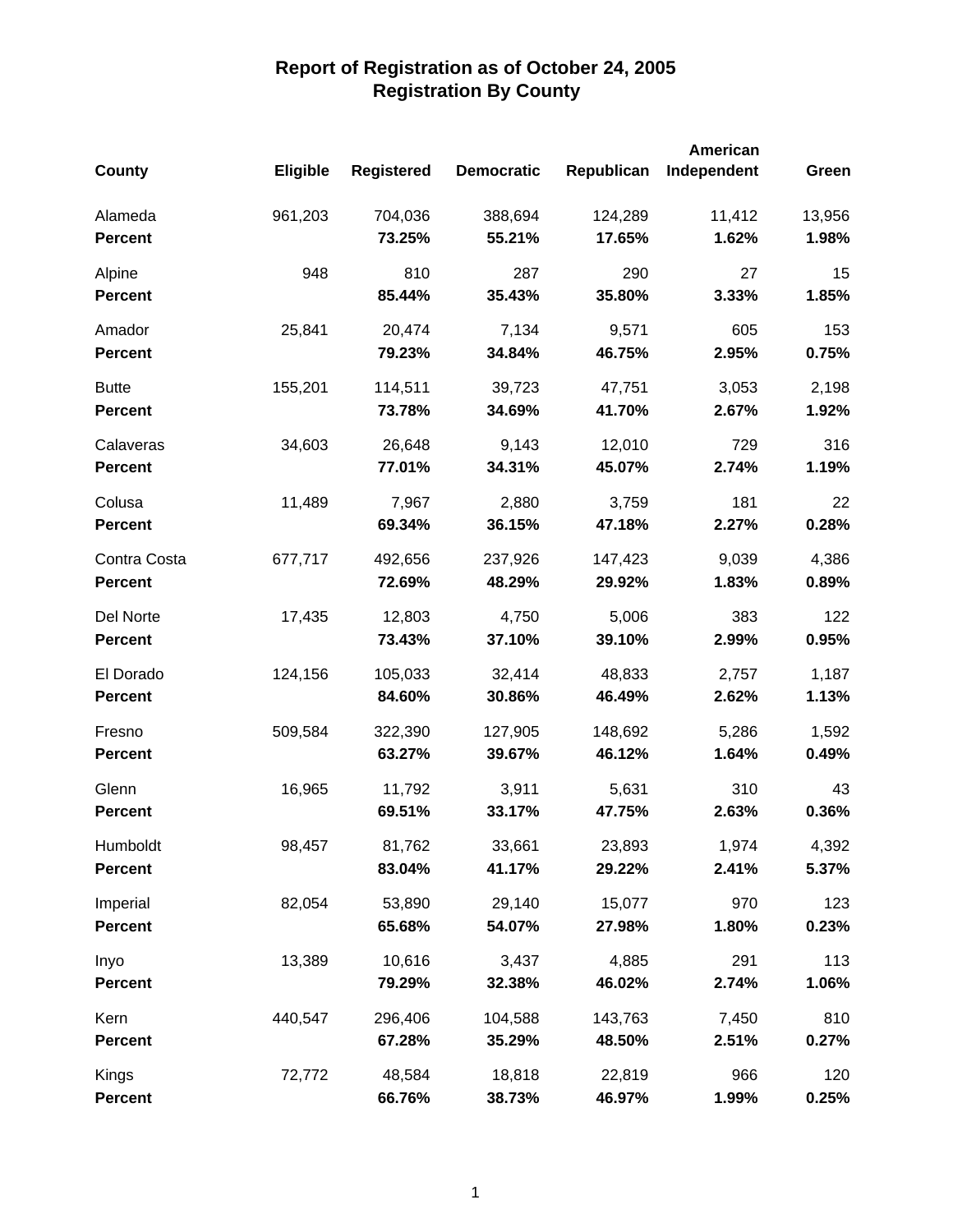|                |             |                    | Peace and |                       | <b>Declined</b> |
|----------------|-------------|--------------------|-----------|-----------------------|-----------------|
| County         | Libertarian | <b>Natural Law</b> |           | Freedom Miscellaneous | to State        |
| Alameda        | 3,143       | 1,363              | 3,233     | 5,226                 | 152,720         |
| <b>Percent</b> | 0.45%       | 0.19%              | 0.46%     | 0.74%                 | 21.69%          |
| Alpine         | 4           | 0                  | 1         | 2                     | 184             |
| <b>Percent</b> | 0.49%       | 0.00%              | 0.12%     | 0.25%                 | 22.72%          |
| Amador         | 140         | 14                 | 34        | 183                   | 2,640           |
| <b>Percent</b> | 0.68%       | 0.07%              | 0.17%     | 0.89%                 | 12.89%          |
| <b>Butte</b>   | 777         | 89                 | 494       | 730                   | 19,696          |
| <b>Percent</b> | 0.68%       | 0.08%              | 0.43%     | 0.64%                 | 17.20%          |
| Calaveras      | 315         | 18                 | 61        | 97                    | 3,959           |
| <b>Percent</b> | 1.18%       | 0.07%              | 0.23%     | 0.36%                 | 14.86%          |
| Colusa         | 33          | 3                  | 24        | 21                    | 1,044           |
| <b>Percent</b> | 0.41%       | 0.04%              | 0.30%     | 0.26%                 | 13.10%          |
| Contra Costa   | 2,187       | 528                | 1,199     | 3,312                 | 86,656          |
| Percent        | 0.44%       | 0.11%              | 0.24%     | 0.67%                 | 17.59%          |
| Del Norte      | 92          | 5                  | 41        | 113                   | 2,291           |
| <b>Percent</b> | 0.72%       | 0.04%              | 0.32%     | 0.88%                 | 17.89%          |
| El Dorado      | 724         | 73                 | 288       | 710                   | 18,047          |
| <b>Percent</b> | 0.69%       | 0.07%              | 0.27%     | 0.68%                 | 17.18%          |
| Fresno         | 1,055       | 206                | 500       | 440                   | 36,714          |
| <b>Percent</b> | 0.33%       | 0.06%              | 0.16%     | 0.14%                 | 11.39%          |
| Glenn          | 39          | 9                  | 40        | 29                    | 1,780           |
| <b>Percent</b> | 0.33%       | 0.08%              | 0.34%     | 0.25%                 | 15.09%          |
| Humboldt       | 753         | 114                | 292       | 243                   | 16,440          |
| <b>Percent</b> | 0.92%       | 0.14%              | 0.36%     | 0.30%                 | 20.11%          |
| Imperial       | 175         | 65                 | 217       | 230                   | 7,893           |
| <b>Percent</b> | 0.32%       | 0.12%              | 0.40%     | 0.43%                 | 14.65%          |
| Inyo           | 68          | 6                  | 28        | 69                    | 1,719           |
| <b>Percent</b> | 0.64%       | 0.06%              | 0.26%     | 0.65%                 | 16.19%          |
| Kern           | 1,399       | 208                | 563       | 540                   | 37,085          |
| <b>Percent</b> | 0.47%       | 0.07%              | 0.19%     | 0.18%                 | 12.51%          |
| Kings          | 140         | 33                 | 25        | 437                   | 5,226           |
| <b>Percent</b> | 0.29%       | 0.07%              | 0.05%     | 0.90%                 | 10.76%          |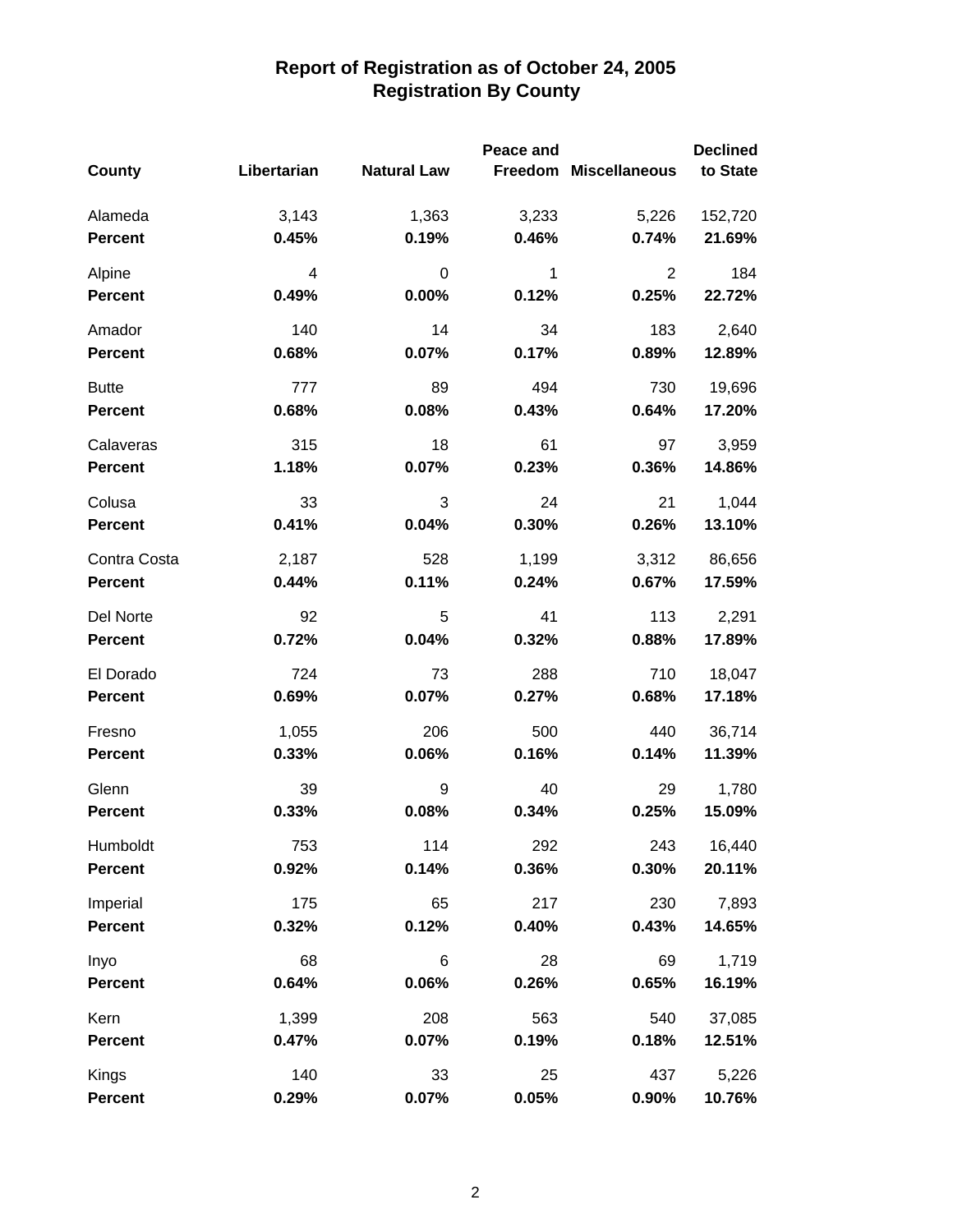| <b>County</b>  | <b>Eligible</b> | <b>Registered</b> | <b>Democratic</b> | Republican | American<br>Independent | Green  |
|----------------|-----------------|-------------------|-------------------|------------|-------------------------|--------|
| Lake           | 46,329          | 33,307            | 14,521            | 10,788     | 999                     | 464    |
| <b>Percent</b> |                 | 71.89%            | 43.60%            | 32.39%     | 3.00%                   | 1.39%  |
| Lassen         | 16,943          | 14,285            | 4,291             | 6,602      | 599                     | 63     |
| <b>Percent</b> |                 | 84.31%            | 30.04%            | 46.22%     | 4.19%                   | 0.44%  |
| Los Angeles    | 5,717,276       | 3,842,887         | 1,937,094         | 1,037,965  | 63,355                  | 25,507 |
| <b>Percent</b> |                 | 67.22%            | 50.41%            | 27.01%     | 1.65%                   | 0.66%  |
| Madera         | 78,084          | 49,059            | 16,789            | 24,305     | 993                     | 222    |
| <b>Percent</b> |                 | 62.83%            | 34.22%            | 49.54%     | 2.02%                   | 0.45%  |
| Marin          | 176,938         | 146,372           | 75,193            | 34,119     | 2,628                   | 3,522  |
| <b>Percent</b> |                 | 82.73%            | 51.37%            | 23.31%     | 1.80%                   | 2.41%  |
| Mariposa       | 14,072          | 11,390            | 3,673             | 5,359      | 316                     | 164    |
| <b>Percent</b> |                 | 80.94%            | 32.25%            | 47.05%     | 2.77%                   | 1.44%  |
| Mendocino      | 62,128          | 48,834            | 22,473            | 12,405     | 1,270                   | 2,390  |
| <b>Percent</b> |                 | 78.60%            | 46.02%            | 25.40%     | 2.60%                   | 4.89%  |
| Merced         | 132,800         | 91,100            | 41,197            | 38,417     | 1,619                   | 297    |
| <b>Percent</b> |                 | 68.60%            | 45.22%            | 42.17%     | 1.78%                   | 0.33%  |
| Modoc          | 6,932           | 5,596             | 1,745             | 2,732      | 170                     | 30     |
| <b>Percent</b> |                 | 80.73%            | 31.18%            | 48.82%     | 3.04%                   | 0.54%  |
| Mono           | 9,496           | 6,842             | 2,157             | 2,689      | 204                     | 131    |
| <b>Percent</b> |                 | 72.05%            | 31.53%            | 39.30%     | 2.98%                   | 1.91%  |
| Monterey       | 230,003         | 158,716           | 76,007            | 50,009     | 3,090                   | 1,429  |
| Percent        |                 | 69.01%            | 47.89%            | 31.51%     | 1.95%                   | 0.90%  |
| Napa           | 89,361          | 67,895            | 31,171            | 21,596     | 1,590                   | 959    |
| <b>Percent</b> |                 | 75.98%            | 45.91%            | 31.81%     | 2.34%                   | 1.41%  |
| Nevada         | 75,004          | 64,228            | 20,565            | 27,975     | 1,580                   | 1,642  |
| <b>Percent</b> |                 | 85.63%            | 32.02%            | 43.56%     | 2.46%                   | 2.56%  |
| Orange         | 1,826,924       | 1,491,009         | 447,457           | 718,878    | 29,344                  | 8,243  |
| <b>Percent</b> |                 | 81.61%            | 30.01%            | 48.21%     | 1.97%                   | 0.55%  |
| Placer         | 221,020         | 177,778           | 51,164            | 92,679     | 3,431                   | 1,279  |
| <b>Percent</b> |                 | 80.44%            | 28.78%            | 52.13%     | 1.93%                   | 0.72%  |
| Plumas         | 16,272          | 13,995            | 4,676             | 6,081      | 479                     | 128    |
| <b>Percent</b> |                 | 86.01%            | 33.41%            | 43.45%     | 3.42%                   | 0.91%  |
| Riverside      | 1,163,778       | 776,962           | 267,605           | 361,505    | 17,081                  | 2,931  |
| <b>Percent</b> |                 | 66.76%            | 34.44%            | 46.53%     | 2.20%                   | 0.38%  |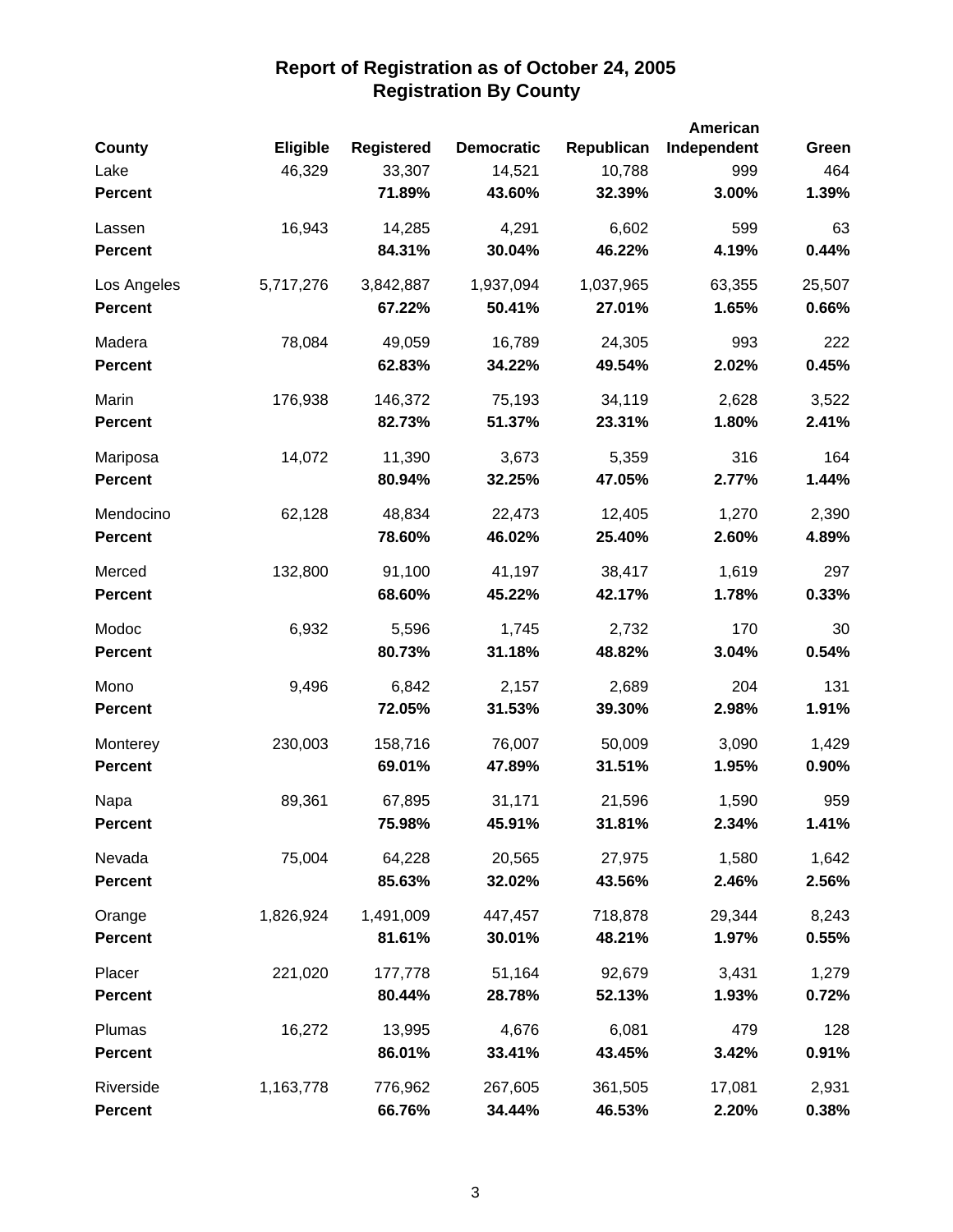|                |             |                    | Peace and |                       | <b>Declined</b> |
|----------------|-------------|--------------------|-----------|-----------------------|-----------------|
| County         | Libertarian | <b>Natural Law</b> |           | Freedom Miscellaneous | to State        |
| Lake           | 217         | 24                 | 115       | 90                    | 6,089           |
| <b>Percent</b> | 0.65%       | 0.07%              | 0.35%     | 0.27%                 | 18.28%          |
| Lassen         | 94          | 12                 | 27        | 70                    | 2,527           |
| <b>Percent</b> | 0.66%       | 0.08%              | 0.19%     | 0.49%                 | 17.69%          |
| Los Angeles    | 17,905      | 8,167              | 23,862    | 24,466                | 704,566         |
| <b>Percent</b> | 0.47%       | 0.21%              | 0.62%     | 0.64%                 | 18.33%          |
| Madera         | 197         | 34                 | 70        | 219                   | 6,230           |
| <b>Percent</b> | 0.40%       | 0.07%              | 0.14%     | 0.45%                 | 12.70%          |
| Marin          | 796         | 123                | 324       | 448                   | 29,219          |
| <b>Percent</b> | 0.54%       | 0.08%              | 0.22%     | 0.31%                 | 19.96%          |
| Mariposa       | 77          | 8                  | 30        | 165                   | 1,598           |
| <b>Percent</b> | 0.68%       | 0.07%              | 0.26%     | 1.45%                 | 14.03%          |
| Mendocino      | 377         | 64                 | 260       | 294                   | 9,301           |
| <b>Percent</b> | 0.77%       | 0.13%              | 0.53%     | 0.60%                 | 19.05%          |
| Merced         | 231         | 44                 | 149       | 133                   | 9,013           |
| <b>Percent</b> | 0.25%       | 0.05%              | 0.16%     | 0.15%                 | 9.89%           |
| Modoc          | 41          | 3                  | 5         | $\overline{7}$        | 863             |
| <b>Percent</b> | 0.73%       | 0.05%              | 0.09%     | 0.13%                 | 15.42%          |
| Mono           | 69          | 4                  | 16        | 1                     | 1,571           |
| <b>Percent</b> | 1.01%       | 0.06%              | 0.23%     | 0.01%                 | 22.96%          |
| Monterey       | 685         | 157                | 402       | 331                   | 26,606          |
| <b>Percent</b> | 0.43%       | 0.10%              | 0.25%     | 0.21%                 | 16.76%          |
| Napa           | 394         | 56                 | 147       | 545                   | 11,437          |
| <b>Percent</b> | 0.58%       | 0.08%              | 0.22%     | 0.80%                 | 16.85%          |
| Nevada         | 506         | 52                 | 124       | 253                   | 11,531          |
| <b>Percent</b> | 0.79%       | 0.08%              | 0.19%     | 0.39%                 | 17.95%          |
| Orange         | 10,223      | 2,311              | 3,818     | 5,424                 | 265,311         |
| <b>Percent</b> | 0.69%       | 0.15%              | 0.26%     | 0.36%                 | 17.79%          |
| Placer         | 1,092       | 88                 | 232       | 396                   | 27,417          |
| <b>Percent</b> | 0.61%       | 0.05%              | 0.13%     | 0.22%                 | 15.42%          |
| Plumas         | 97          | 15                 | 39        | 8                     | 2,472           |
| <b>Percent</b> | 0.69%       | 0.11%              | 0.28%     | 0.06%                 | 17.66%          |
| Riverside      | 3,724       | 908                | 2,120     | 4,766                 | 116,322         |
| <b>Percent</b> | 0.48%       | 0.12%              | 0.27%     | 0.61%                 | 14.97%          |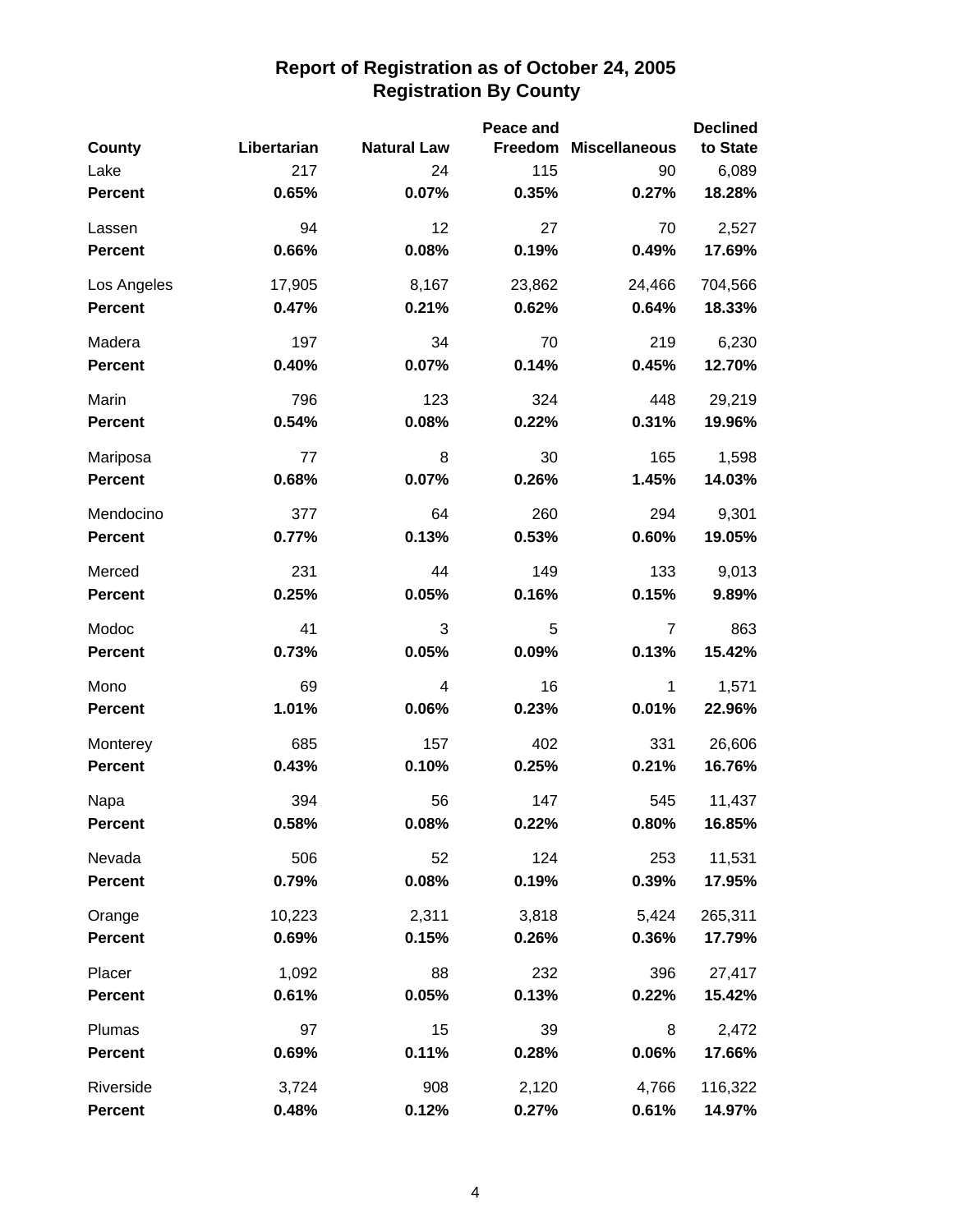|                 |                 |                   |                   |            | American    |        |
|-----------------|-----------------|-------------------|-------------------|------------|-------------|--------|
| County          | <b>Eligible</b> | <b>Registered</b> | <b>Democratic</b> | Republican | Independent | Green  |
| Sacramento      | 898,764         | 629,847           | 268,531           | 222,043    | 14,091      | 5,950  |
| <b>Percent</b>  |                 | 70.08%            | 42.63%            | 35.25%     | 2.24%       | 0.94%  |
| San Benito      | 34,273          | 24,932            | 11,239            | 8,519      | 577         | 154    |
| <b>Percent</b>  |                 | 72.75%            | 45.08%            | 34.17%     | 2.31%       | 0.62%  |
| San Bernardino  | 1,173,395       | 753,616           | 286,865           | 320,508    | 18,421      | 3,036  |
| <b>Percent</b>  |                 | 64.23%            | 38.07%            | 42.53%     | 2.44%       | 0.40%  |
| San Diego       | 1,987,646       | 1,383,513         | 477,454           | 553,739    | 30,778      | 9,810  |
| <b>Percent</b>  |                 | 69.61%            | 34.51%            | 40.02%     | 2.22%       | 0.71%  |
| San Francisco   | 578,065         | 427,539           | 232,443           | 48,505     | 6,960       | 13,146 |
| <b>Percent</b>  |                 | 73.96%            | 54.37%            | 11.35%     | 1.63%       | 3.07%  |
| San Joaquin     | 396,904         | 271,439           | 113,879           | 116,635    | 4,649       | 934    |
| <b>Percent</b>  |                 | 68.39%            | 41.95%            | 42.97%     | 1.71%       | 0.34%  |
| San Luis Obispo | 187,233         | 154,867           | 54,770            | 65,899     | 3,381       | 2,173  |
| <b>Percent</b>  |                 | 82.71%            | 35.37%            | 42.55%     | 2.18%       | 1.40%  |
| San Mateo       | 466,871         | 351,506           | 172,941           | 88,928     | 6,421       | 3,800  |
| <b>Percent</b>  |                 | 75.29%            | 49.20%            | 25.30%     | 1.83%       | 1.08%  |
| Santa Barbara   | 270,808         | 185,557           | 75,276            | 67,367     | 3,670       | 2,469  |
| <b>Percent</b>  |                 | 68.52%            | 40.57%            | 36.31%     | 1.98%       | 1.33%  |
| Santa Clara     | 1,064,531       | 762,551           | 343,217           | 210,364    | 13,895      | 6,211  |
| <b>Percent</b>  |                 | 71.63%            | 45.01%            | 27.59%     | 1.82%       | 0.81%  |
| Santa Cruz      | 173,838         | 142,889           | 75,868            | 30,050     | 2,504       | 4,742  |
| <b>Percent</b>  |                 | 82.20%            | 53.10%            | 21.03%     | 1.75%       | 3.32%  |
| Shasta          | 129,289         | 91,301            | 27,693            | 45,217     | 2,487       | 550    |
| <b>Percent</b>  |                 | 70.62%            | 30.33%            | 49.53%     | 2.72%       | 0.60%  |
| Sierra          | 2,652           | 2,214             | 699               | 942        | 88          | 21     |
| <b>Percent</b>  |                 | 83.48%            | 31.57%            | 42.55%     | 3.97%       | 0.95%  |
| Siskiyou        | 33,841          | 26,038            | 9,270             | 11,009     | 763         | 261    |
| <b>Percent</b>  |                 | 76.94%            | 35.60%            | 42.28%     | 2.93%       | 1.00%  |
| Solano          | 269,781         | 168,559           | 82,009            | 50,196     | 3,220       | 921    |
| <b>Percent</b>  |                 | 62.48%            | 48.65%            | 29.78%     | 1.91%       | 0.55%  |
| Sonoma          | 328,046         | 241,026           | 120,429           | 63,262     | 4,829       | 6,656  |
| <b>Percent</b>  |                 | 73.47%            | 49.97%            | 26.25%     | 2.00%       | 2.76%  |
| Stanislaus      | 311,288         | 220,197           | 90,091            | 93,810     | 4,495       | 879    |
| <b>Percent</b>  |                 | 70.74%            | 40.91%            | 42.60%     | 2.04%       | 0.40%  |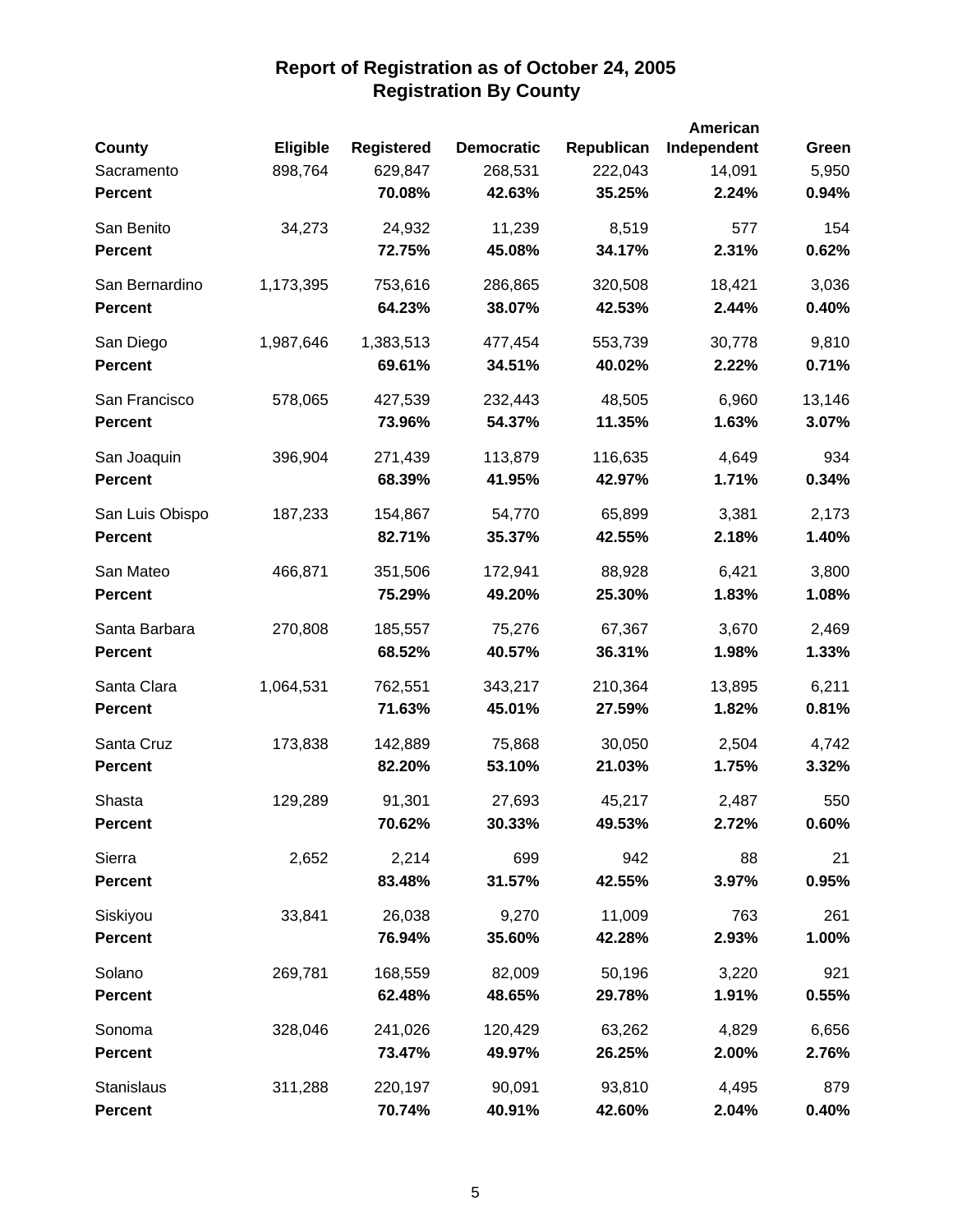|                 |             |                    | Peace and |                       | <b>Declined</b> |
|-----------------|-------------|--------------------|-----------|-----------------------|-----------------|
| County          | Libertarian | <b>Natural Law</b> |           | Freedom Miscellaneous | to State        |
| Sacramento      | 3,101       | 523                | 4,008     | 1,663                 | 109,937         |
| <b>Percent</b>  | 0.49%       | 0.08%              | 0.64%     | 0.26%                 | 17.45%          |
| San Benito      | 131         | 15                 | 59        | 106                   | 4,132           |
| <b>Percent</b>  | 0.53%       | 0.06%              | 0.24%     | 0.43%                 | 16.57%          |
| San Bernardino  | 3,595       | 913                | 2,707     | 3,900                 | 113,671         |
| <b>Percent</b>  | 0.48%       | 0.12%              | 0.36%     | 0.52%                 | 15.08%          |
| San Diego       | 8,979       | 4,206              | 2,964     | 6,787                 | 288,796         |
| <b>Percent</b>  | 0.65%       | 0.30%              | 0.21%     | 0.49%                 | 20.87%          |
| San Francisco   | 2,296       | 565                | 1,681     | 653                   | 121,290         |
| <b>Percent</b>  | 0.54%       | 0.13%              | 0.39%     | 0.15%                 | 28.37%          |
| San Joaquin     | 880         | 149                | 1,120     | 1,921                 | 31,272          |
| <b>Percent</b>  | 0.32%       | 0.05%              | 0.41%     | 0.71%                 | 11.52%          |
| San Luis Obispo | 991         | 146                | 288       | 1,879                 | 25,340          |
| <b>Percent</b>  | 0.64%       | 0.09%              | 0.19%     | 1.21%                 | 16.36%          |
| San Mateo       | 1,636       | 357                | 830       | 874                   | 75,719          |
| <b>Percent</b>  | 0.47%       | 0.10%              | 0.24%     | 0.25%                 | 21.54%          |
| Santa Barbara   | 1,061       | 153                | 305       | 1,943                 | 33,313          |
| <b>Percent</b>  | 0.57%       | 0.08%              | 0.16%     | 1.05%                 | 17.95%          |
| Santa Clara     | 4,555       | 665                | 2,071     | 1,900                 | 179,673         |
| <b>Percent</b>  | 0.60%       | 0.09%              | 0.27%     | 0.25%                 | 23.56%          |
| Santa Cruz      | 1,230       | 155                | 482       | 1,130                 | 26,728          |
| <b>Percent</b>  | 0.86%       | 0.11%              | 0.34%     | 0.79%                 | 18.71%          |
| Shasta          | 577         | 50                 | 197       | 221                   | 14,309          |
| <b>Percent</b>  | 0.63%       | 0.05%              | 0.22%     | 0.24%                 | 15.67%          |
| Sierra          | 28          | $\mathbf 0$        | $\,6\,$   | 30                    | 400             |
| Percent         | 1.26%       | $0.00\%$           | 0.27%     | 1.36%                 | 18.07%          |
| Siskiyou        | 267         | 58                 | 63        | 39                    | 4,308           |
| <b>Percent</b>  | 1.03%       | 0.22%              | 0.24%     | 0.15%                 | 16.55%          |
| Solano          | 686         | 97                 | 324       | 934                   | 30,172          |
| <b>Percent</b>  | 0.41%       | 0.06%              | 0.19%     | 0.55%                 | 17.90%          |
| Sonoma          | 1,540       | 200                | 709       | 1,531                 | 41,870          |
| <b>Percent</b>  | 0.64%       | 0.08%              | 0.29%     | 0.64%                 | 17.37%          |
| Stanislaus      | 832         | 149                | 1,149     | 1,828                 | 26,964          |
| Percent         | 0.38%       | 0.07%              | 0.52%     | 0.83%                 | 12.25%          |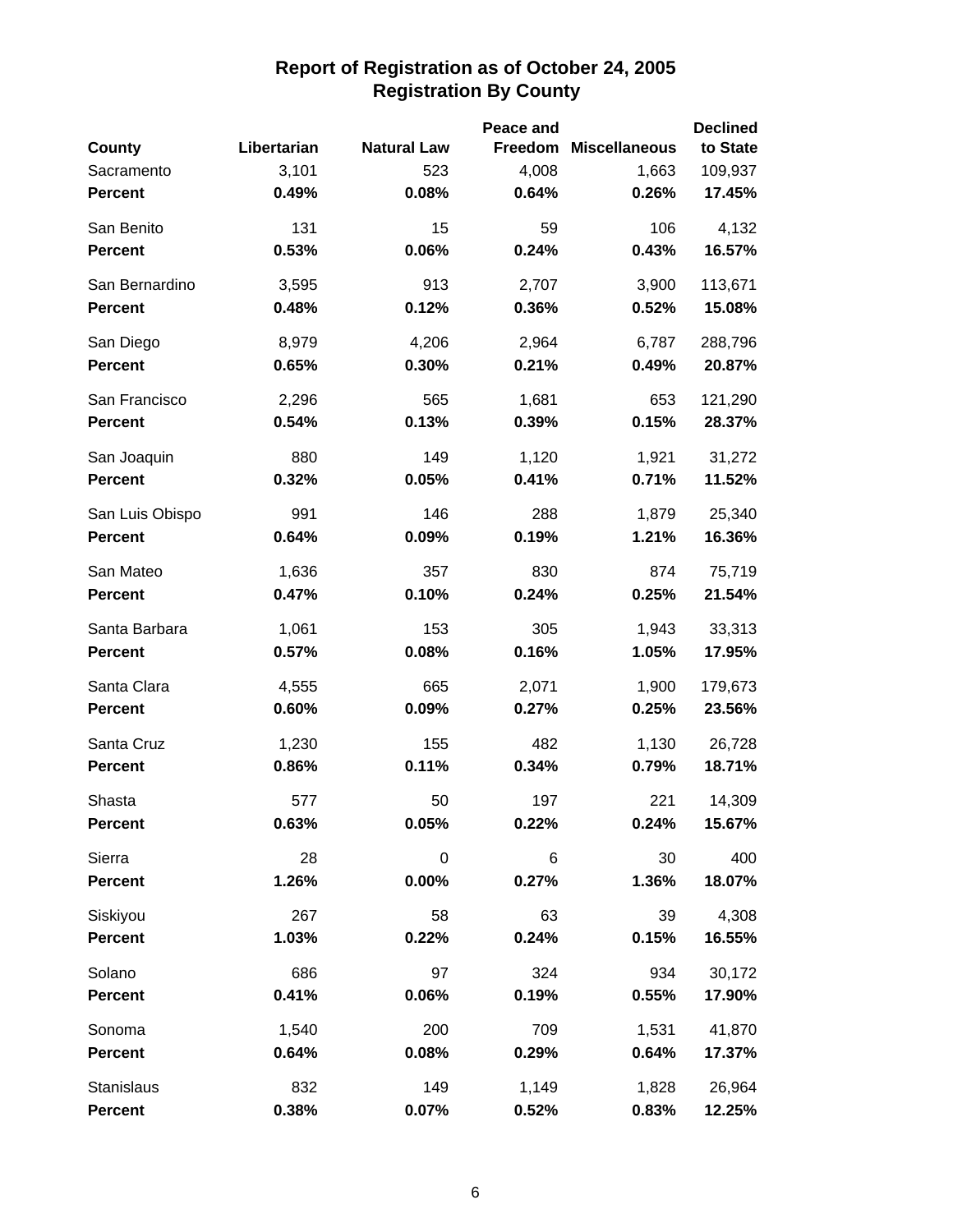|                    |            |                   |                   |            | American    |         |
|--------------------|------------|-------------------|-------------------|------------|-------------|---------|
| <b>County</b>      | Eligible   | <b>Registered</b> | <b>Democratic</b> | Republican | Independent | Green   |
| Sutter             | 56,081     | 42,388            | 13,625            | 21,043     | 988         | 142     |
| <b>Percent</b>     |            | 75.58%            | 32.14%            | 49.64%     | 2.33%       | 0.34%   |
| Tehama             | 41,358     | 29,814            | 10,168            | 13,511     | 1,132       | 132     |
| <b>Percent</b>     |            | 72.09%            | 34.10%            | 45.32%     | 3.80%       | 0.44%   |
| Trinity            | 10,590     | 7,546             | 2,751             | 3,025      | 245         | 138     |
| <b>Percent</b>     |            | 71.26%            | 36.46%            | 40.09%     | 3.25%       | 1.83%   |
| Tulare             | 229,028    | 132,599           | 45,786            | 64,963     | 2,959       | 522     |
| <b>Percent</b>     |            | 57.90%            | 34.53%            | 48.99%     | 2.23%       | 0.39%   |
| Tuolumne           | 40,339     | 32,916            | 12,006            | 14,517     | 930         | 316     |
| <b>Percent</b>     |            | 81.60%            | 36.47%            | 44.10%     | 2.83%       | 0.96%   |
| Ventura            | 512,187    | 378,671           | 144,138           | 154,947    | 7,471       | 3,044   |
| <b>Percent</b>     |            | 73.93%            | 38.06%            | 40.92%     | 1.97%       | 0.80%   |
| Yolo               | 122,867    | 91,027            | 42,234            | 25,606     | 1,831       | 1,719   |
| <b>Percent</b>     |            | 74.09%            | 46.40%            | 28.13%     | 2.01%       | 1.89%   |
| Yuba               | 42,372     | 28,297            | 9,617             | 12,208     | 1,084       | 190     |
| <b>Percent</b>     |            | 66.78%            | 33.99%            | 43.14%     | 3.83%       | 0.67%   |
| <b>State Total</b> | 22,487,768 | 15,891,482        | 6,785,188         | 5,524,609  | 312,050     | 146,865 |
| <b>Percent</b>     |            | 70.67%            | 42.70%            | 34.76%     | 1.96%       | 0.92%   |